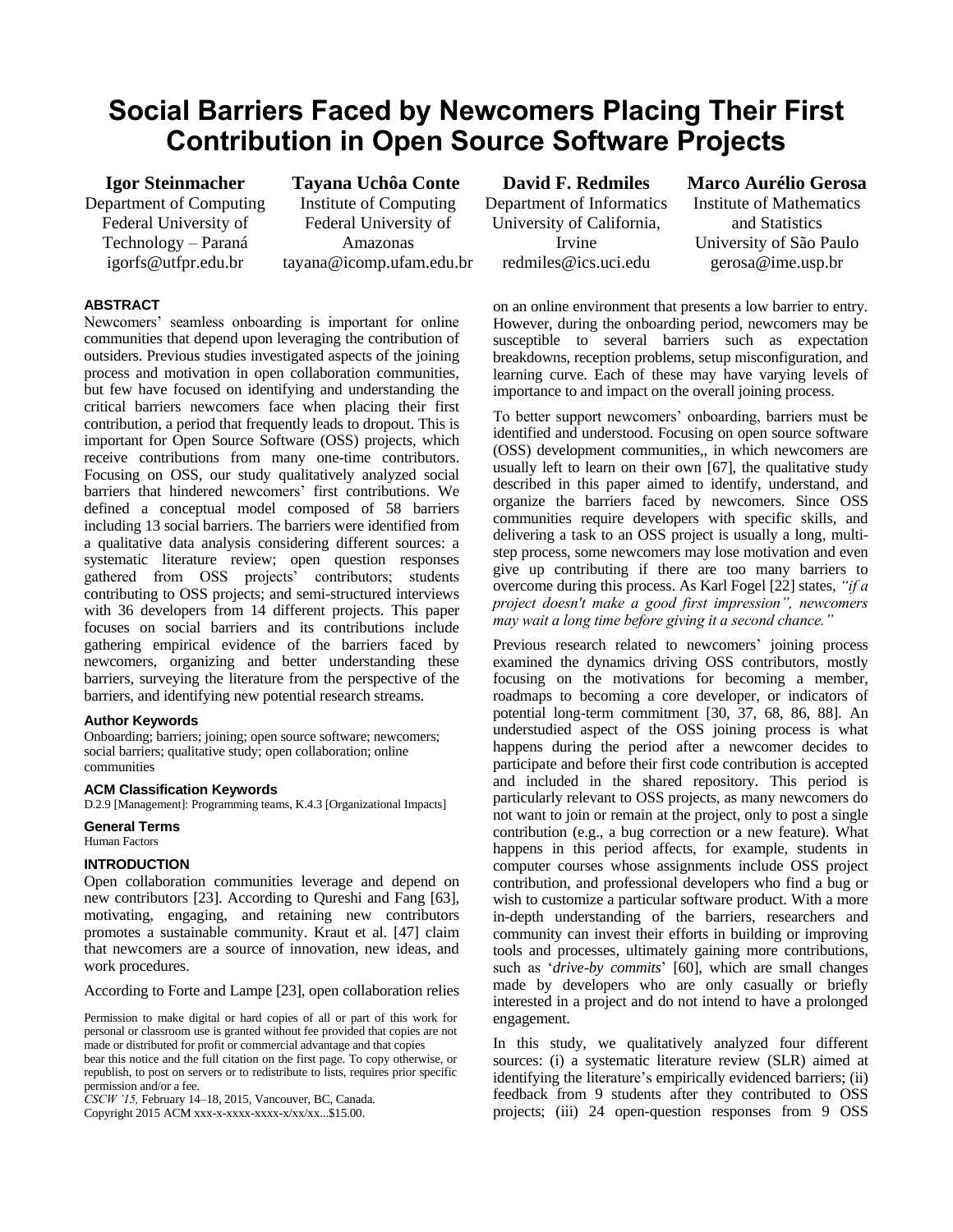projects; and (iv) semi-structured interviews with 36 developers from 14 different projects, including newcomers, dropouts, and experienced members. To analyze this data, we used Grounded Theory procedures [79]. We found 58 barriers, which we organized into 6 main categories comprising technical and social barriers. The 45 technical barriers primarily relate to running or developing environments' domain technologies and concepts, documentation, and source-code; the remaining 13 social barriers, which were similar across different projects and are the focus of this paper, relate to issues that arose from the relationship between the newcomers and the established community.

The contributions of this paper include: (i) providing detailed empirical evidence of the social barriers faced by newcomers to OSS projects, which was drawn from data obtained from 69 practitioners contributing to 19 different projects; (ii) relating this empirical evidence to results from 21 studies identified in a systematic literature review, as well as to related studies on open collaboration communities; (iii) organizing the barriers into a single model; and (iv) providing a discussion of the social barriers (and possible mitigation strategies) in the context of CSCW and related literature. We hope that OSS communities and researchers will take advantage of this paper to better understand the barriers in their context and design strategies to deal with them.

This paper is organized as follows: related work; data collection and analysis method, resulting conceptual model; some discussion; and conclusions.

#### **RELATED WORK**

Many barriers influence open communities newcomer behavior and permanence. In the following subsection, we present significant findings related to social barriers in several online communities, such as Wikipedia, Reddit, MovieLens, Facebook, and Q&A communities. Afterwards, we delve into the literature on OSS projects, this paper's focus.

## **Newcomers in Various Open Collaboration Communities**

Perhaps due to its new contributors decline [27], Wikipedia has been the subject of several studies, including Zhu et al.'s [90], which identified that received feedback influences newcomers' engagement. In addition, Halfaker et al. [28] and Suh et al. [80] found that newcomers are negatively impacted by how many edit reverts they suffer. From a more positive angle, Choi et al. [13] found that welcome messages, technical assistance, and constructive criticism over time retarded the natural decline in newcomers' editing. Similarly, Faulkner et al. [21] found that modifying first time warnings prompted additional newcomer contribution. Offering a sentiment that seems to undergird each of these studies' implications, Halfaker et al. [27] concluded that *"Wikipedia has changed from the encyclopedia that anyone can edit to the encyclopedia that anyone who understands the norms, socializes himself or herself, dodges the impersonal wall of semi-automated rejection, and still wants to voluntarily contribute his or her time and energy can edit."*

Recent studies have also focused on other online communities, including social media, support, and discussion networks. Burke et al. [8] analyzed Facebook newcomers and found that when newcomers learn by example and receive proper feedback, one can more easily predict their future contributions. Wang et al. [84] investigated an online health support group, finding that participants exposed to both emotional and informational support demonstrated lower dropout rates. Lampe and Johnston [52] analysis of Slashdot newcomers revealed that new, un-moderated commenters were less likely to post a second comment. Similar conclusions were drawn by Joyce and Kraut [41], who analyzed Usenet group newcomers.

## **Newcomers to Open Source Software Projects**

Developer motivation and project attractiveness are wellexplored OSS research topics [55, 66, 71, 86], and many studies also investigate how newcomers join projects and become core project members [18, 19, 50, 54, 57]. Motivation and project attractiveness entice outsiders and bring them into the joining process. However, contribution barriers can impede developers from completing the joining process. These barriers comprise technical and social impediments, including steep learning curve, lack of community support, and difficulties finding out how to start. Furthermore, these barriers influence both developers who are willing to make a single contribution and those who are willing to progress and become a project member. Given their importance, remarkably little is known about these barriers.

Many papers in the literature focus on the joining process by defining stages and activities in the path to becoming core members or long-term contributors. For instance, the Onion Model [57, 86] was presented as a general layered structure to organize OSS project member roles as well as the process a developer needs to follow in order to contribute. Jergensen et al. [37] studied whether this model still held true in large project ecosystems, finding little evidence that individuals migrate from the edges of a project to the core through a gradual socialization process. Herraiz et al. [32] found that at least 52.5% of developers commit before sending a message to the mailing list, thereby contradicting the onion model. They also found two groups with clearly different joining patterns: volunteer and hired developers. Whereas volunteers tend to follow a systematic joining process, hired developers usually experience a quick integration. In addition to the Onion Model, other studies mapping the OSS project joining process include Von Krogh et al. [50], which proposed the concept of a joining script. Ducheneaut [18] similarly analyzed mailing list archives, offering an in-depth look at a successful newcomer's socialization history. Based on this individual, the author identified a set of socialization activities that contributed to his success.

Other parts of the literature focus on the forces of motivation and attractiveness that drive newcomers toward projects. Lakhani and Wolf [51], for example, found that extrinsic benefits (e.g.; better jobs, career advancement) primarily motivate new contributors, together with enjoyment, challenges derived from writing code, and improved programming skills. Hars and Ou [30] reported that internal motivation plays a role, but note that external factors, such as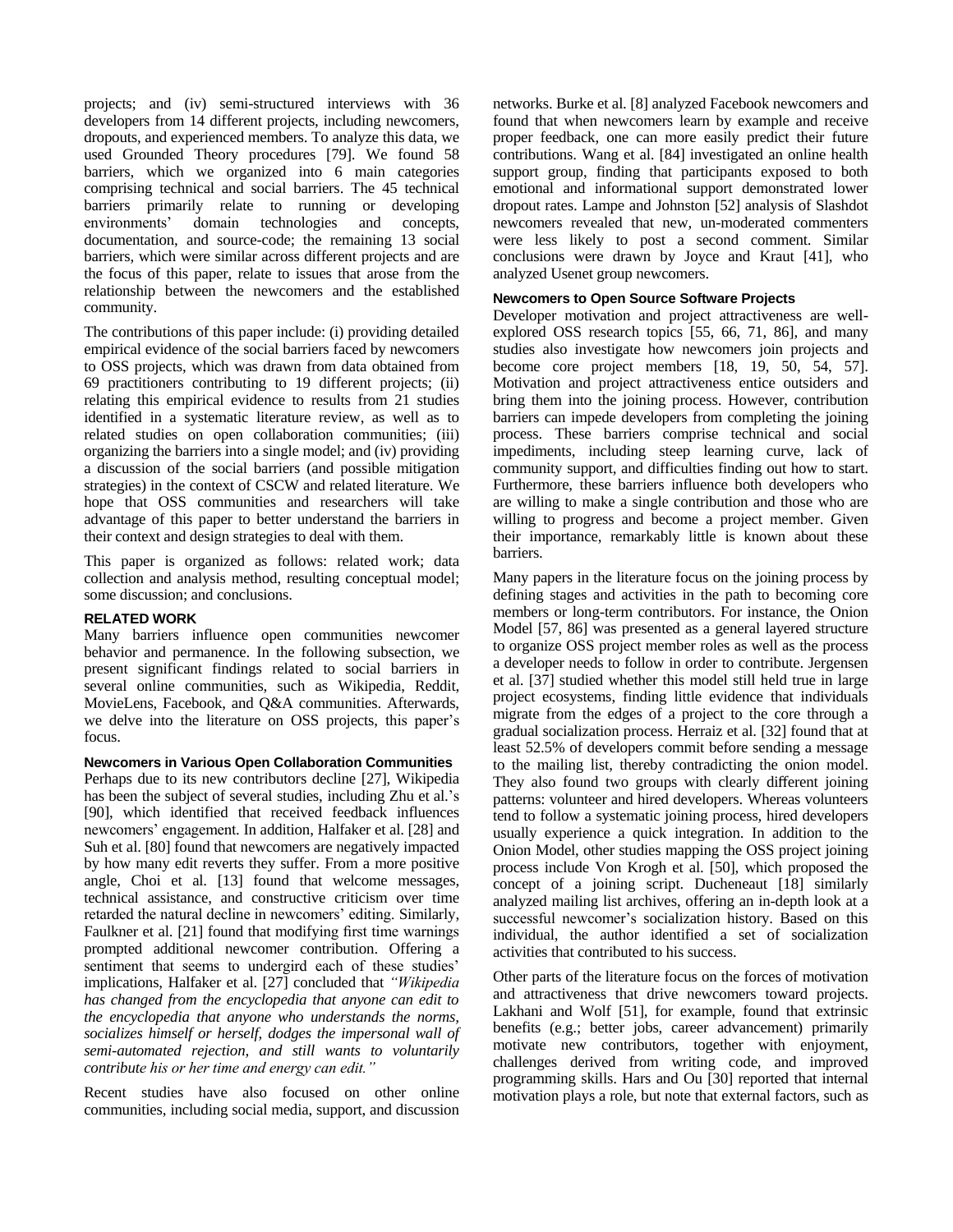building human capital and personal software solution needs, are more influential. Shah [71] distinguished between two different contributors: need-driven and hobbyists. Hertel et al. [33] identified seven factors as distinct motivational sources. Several other studies dealt with motivation in OSS [4, 16, 40, 42, 48, 59, 65]. Moreover, motivation is generally extensively studied in software engineering [2, 24, 25, 72, 87]. Attractiveness is also a force influenced by several characteristics, such as license [66], source code attributes [53, 55], and code base [12].

Regarding newcomers' retention and long-term contribution, Qureshi and Fang [63] quantitatively identified four distinct classes of newcomer retention behavior, considering their initial amount of interactions with core members and the growth of these interactions. Fang and Neufeld [19] qualitatively revealed that initial participation conditions do not effectively predict long-term participation, but that situated learning and identity-construction behaviors were positively linked to sustained participation. Other research revealed that retention is influenced by the familiarity with the project's coordination practices [68] and individual's attitude [88].

While the current literature focuses on motivation and forces that lead developers to the project's core, studies neglect those newcomers who do not envision a long-term engagement as well as those who want to place a single contribution. Counterexamples include Hannebaun et al. [29] and Steinmacher et al. [77], which explicitly focus on barriers that influence newcomers' first contribution. Some other studies proposed ways to help newcomers' first contributions. Wolff-Marting et al. [85], for example, proposed two patterns to support newcomers in overcoming contribution barriers. Also aiming to support newcomers, Cubranic et al. [14] presented Hipikat, a tool that builds a group memory comprising source code, email discussions, and bug trackers. The tool enables newcomers to request recommendations based on existent artifacts. With a similar goal in mind, Wang and Sarma [82] presented a tool to enable newcomers to identify bugs of interest and resources related to that bug, as well as to visually and interactively explore the bug's appropriate socio-technical dependencies. Canfora et al. [9] proposed and evaluated an approach to identifying and recommending mentors for open source project newcomers by mining data from mailing lists and source code versioning systems.

As opposed to the traditional focus on motivation, attractiveness, and retention in OSS projects, our study focused specifically on the initial contribution barriers. Other studies cite barriers that influence newcomers' overall experiences, however do not provide an in-depth understanding of the barriers, their relations, and their relevance in multiple projects. Thus, knowledge about contribution barriers is spread thin across the literature, and there is little exploration of the barriers faced by newcomers who ultimately stop contributing or do not become members.

Additionally, we observed that the majority of the related research on specific barrier effects in open collaboration communities (including OSS) predominantly relied on quantitative evidence. Those that qualitatively uncovered barriers [6, 18–20, 50, 81] missed research questions or objectives related to the identification of first contribution barriers faced by newcomers.

In this paper, we systematically review the OSS literature and discuss it in the context of the evidenced data from practitioners and from the literature of open collaboration communities. Our study aims to provide this neglected indepth understanding of the initial contribution barriers and to add to the dominant quantitative-based research on newcomers' joining process.

## **METHOD**

Our study aimed to identify and understand the barriers that hinder newcomers from posting their first contribution to an OSS project. We chose a qualitative approach [17] because this phenomena occurs in a complex, social environment, in which the context of its occurrence is important. Moreover, a qualitative view complements the existing literature, which relies mostly on quantitative evidence.

Our study relied on four different sources: a systematic literature review; feedback from students after having them attempt to contribute to OSS projects; responses to an openended question sent to OSS communities; and interviews with both newcomers and experienced OSS project members. Three models emerged from these studies, and we compiled these models to generate a broad model of barriers for newcomers to OSS.

[Figure 1](#page-3-0) depicts the method followed. The first data set was collected from students who contributed to OSS projects. From their feedback, we noticed that there were recurrently reported barriers. Motivated by the students' reports, we conducted a systematic literature review to identify the available research related to these barriers. From the literature review, we built a model reporting what was already published in OSS domain. To gather more understanding about the phenomena, and to check how the practice was related to the literature, we surveyed a small set of OSS developers. We analyzed the data from these practitioners alongside the data from the students to conceive a preliminary model of barriers. The results of this preliminary model were used as input for an in-depth investigation. This investigation was made by means of semistructured interviews conducted with both experienced members and newcomers in order to identify and explore the barriers from different perspectives. By analyzing data from different sources and perspectives, we aimed for a broad understanding of the barriers.

In the following, we detail the methods used to conduct the systematic review and the practitioner interviews.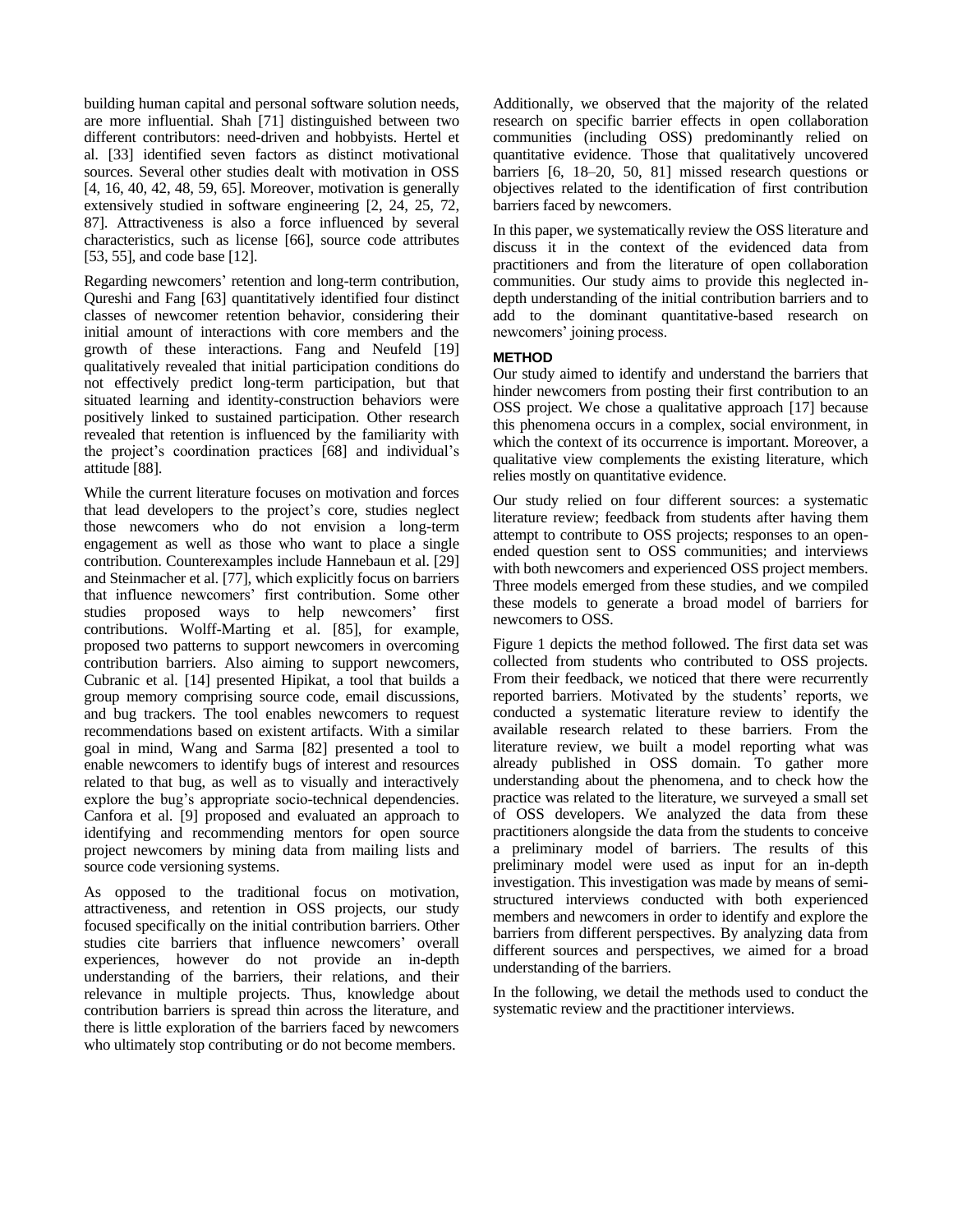

**Figure 1: Research Method**

## <span id="page-3-0"></span>**Systematic Literature Review**

We conducted a systematic literature review to identify the empirically evidenced and reported barriers [76]. The goal was to generate a list of the barriers newcomers encounter that can influence their first project contributions. We then aggregated the barriers evidenced by the different studies in a single model. Since we were interested in comparing the empirical data collected from the practitioners, we restricted the systematic review to the OSS domain.

This study has been undertaken as a systematic literature review (SLR) based upon guidelines established by Kitchenham et al. [43, 44]. The following question guided our SLR: *What are the barriers that influence newcomers' onboarding to OSS projects?* 

After some iterative refining, the following query was used to retrieve the studies from the ACM, IEEE, Scopus, and Springer Link digital libraries. These libraries were selected because they index relevant venues for this study, support searches using Boolean expression, and provide access to complete texts. The search was performed in April 2013.

("OSS" OR "Open Source" OR "Free Software" OR FLOSS OR FOSS) AND (newcomer OR "joining process" OR newbie OR "new developer" OR "new member" OR "new contributor" OR novice OR beginner OR "potential participant" OR retention OR joiner OR onboarding OR "new committer")

We considered for selection papers that were available for download, written in English, dealt with newcomers' OSS project onboarding, presented empirical results, and were published in peer-reviewed journals or event proceedings. We excluded studies that analyzed only newcomers' motivation for joining a project. We focused on the issues newcomers face after deciding to contribute.

For each selected paper, we conducted snowball sampling [35], checking if the authors of the selected studies published other relevant studies not retrieved from the digital libraries. We checked their profiles in ACM, IEEE, DBLP, and personal homepages (when available).

After running the query on the digital libraries systems, our resulting sample comprised 291 candidate papers. For each paper, two independent researchers analyzed title, abstract,

and keywords. In a consensus meeting, we agreed on 33 papers. We checked other papers published by the authors of these 33 candidate studies, finding 20 other candidate papers. After analyzing these papers, we selected nine relevant papers, resulting in 42 candidate papers. After further analysis, 21 papers were deemed relevant and were considered for data extraction. Next, we applied Grounded Theory procedures [79] (open and axial coding) to classify the barriers reported in the selected studies [76].

## **Data from practitioners**

This subsection presents the method for the qualitative practitioner study. We gathered this data from: (i) students that contributed to OSS projects; (ii) answers to an open question sent to OSS projects; and (iii) semi-structured interviews with newcomers to and members of OSS projects.

The first source comprised feedback received from four PhD candidates and five undergraduate students who contributed to OSS projects as part of a course assignment. All the students were newcomers to the projects they were contributing to. The PhD candidates were all males, experienced developers, and 30 years old or older. The undergraduate students, including four males and one female ranging between 21 and 24 years old, were attending the last semester of the Internet Systems course and therefore were preparing to join the software development industry. The students received an assignment to contribute to an OSS project.

The students contributed to JabRef (2 graduate/1 undergraduate), LibreOffice (3 undergraduate), and Mozilla Firefox (3 graduate) projects. After the conclusion of the assignment, their feedback was collected by means of an open-ended questionnaire. The open questions enabled students to debrief and explain the problems they faced while trying to place their first code contribution. The data was collected at the end of the course (February 2012 for the graduate students and October 2012 for the undergraduate students).

The second data source comprised answers to a questionnaire sent to OSS project developers. The data was obtained from 24 answers to an open question sent to OSS project mailing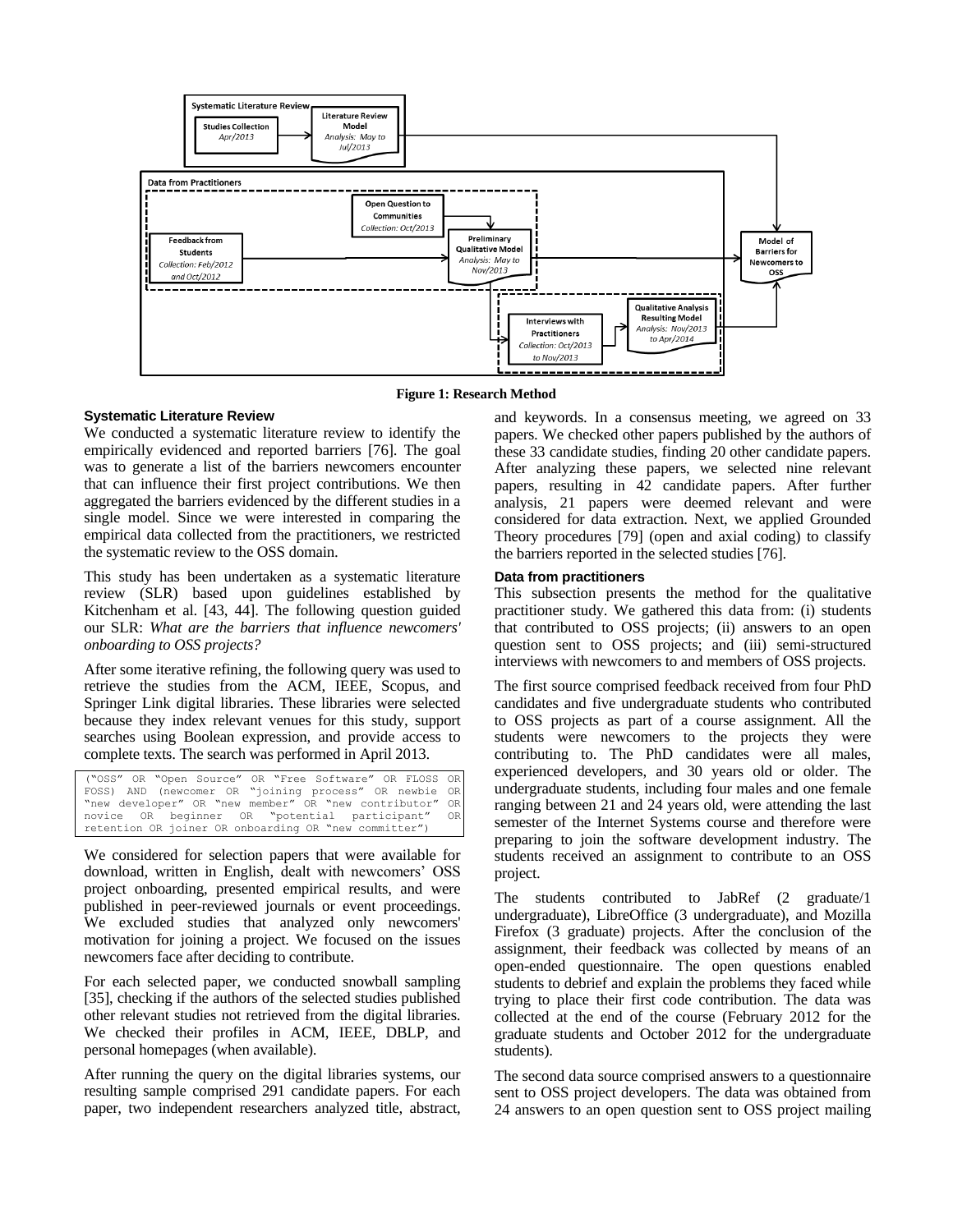lists and forums. The messages were posted and the answers received during October 2013. We sent messages to nine projects from different domains: Apache OpenOffice, aTunes, Audacity, LibreOffice, emacs, FreePlane, jEdit, Mozilla Firefox, and OpenVPN. None of these projects delivers development frameworks or scaffolding technologies, which are generally more complex, demanding a higher degree of specific skills and knowledge. These characteristics could hide some possible barriers encountered by newcomers, since they could face complex problems related to the inherent project technology and domain.

The questionnaire delivered to the community members comprised two questions designed to profile the contributor (project and contribution time) as well as an open question: "*In your opinion, what are the main difficulties faced by newcomers when they want to start contributing to this project? (Consider technical and non-technical issues)*." We received 24 complete answers to the questionnaire, as detailed in [Table 1.](#page-4-0)

<span id="page-4-0"></span>**Table 1. Project to which participants mainly contribute (left) and Period of contribution for questionnaire respondents (right)**

| Project                | Count          | Time contributing to the project | <b>Count</b> |  |
|------------------------|----------------|----------------------------------|--------------|--|
| LibreOffice            | 6              | Less than 6 months               |              |  |
| OpenOffice             | 3              | Between 6 months and 1 year      | 3            |  |
| aTunes                 | 3              | Between 1 year and 3 years       | 6            |  |
| <b>Mozilla Firefox</b> | 3              | More than 3 years                |              |  |
| Audacity               | $\mathfrak{D}$ |                                  |              |  |
| jEdit                  |                |                                  |              |  |
| OpenVPN                |                |                                  |              |  |
| FreePlane              |                |                                  |              |  |
| Emacs                  |                |                                  |              |  |
| Did not inform         |                |                                  |              |  |

The final data collection entailed semi-structured interviews with practitioners. Semi-structured interviews include a mixture of open-ended and specific questions, which are designed to elicit foreseen and unexpected information types [70]. We conducted interviews in order to complement the findings gathered from sources 1 and 2, thereby deepening and broadening our understanding of the newcomers' barriers. We recruited subjects belonging to four different groups: *Experienced Members* (project owners, managers, or developers that commit code directly to the software repository), *Successful Newcomers* (participants that started to contribute to the project less than one year before the interview), *Dropout Newcomers* (volunteers that tried to contribute to the project, but gave up), and *Onboarding Newcomers* (volunteers trying to place their first contribution).

The participants were recruited primarily through mailing list and forums from 15 different projects. In addition, we also directly invited different types of newcomers, identifying them by mining and following projects' mailing lists and issue trackers. Only adults older than 18 were eligible to participate in this study; but we made no distinction related to gender, nationality, or other identity categories. Participants were expected to have software development experience, primarily because we were interested in the barriers to contribute to a project and not to learn how to program. The interviews were conducted in English from October 2013 to March 2014.

We interviewed 36 participants from 14 different projects (Pardus, TextMate, zxing, Gephi, Hadoop, jEdit, Moodle, Integrade, Noosfero, Apache OpenOffice, cogroo, etherpad, JabRef, and LibreOffice), including 11 experienced members, 16 newcomers that succeeded, 6 dropout newcomers, and 3 newcomers that were still trying to place their first contributions.

[Table 2](#page-4-1) shows some profiling information of the students and interviewees. The participants received an ID, shown in the first column. The first character of the ID represents the profile of the participant: "S" for student, "E" for Experienced member, "N" for Successful newcomer, "D" for Dropout newcomer, and "O" for Onboarding Newcomer.

<span id="page-4-1"></span>**Table 2. Profile of the participants (H = Hours per week in OSS; F = First Project?; C = Country; Y = Years in the project)**

| $\mathbf{r} = \mathbf{r}$ if $\mathbf{s}$ if $\mathbf{r} = \mathbf{r}$ really $\mathbf{s}$ is $\mathbf{r} = \mathbf{r}$ and $\mathbf{s}$ in the project) |           |  |                  |           |                |                 |           |   |             |           |                |
|----------------------------------------------------------------------------------------------------------------------------------------------------------|-----------|--|------------------|-----------|----------------|-----------------|-----------|---|-------------|-----------|----------------|
| ID                                                                                                                                                       | Н         |  | <b>F</b> Project | C         | Y              | $\mathbf{ID}$   | Н         | F | Project     | С         | Y              |
| E1                                                                                                                                                       | < 5       |  | N JabRef         | <b>FR</b> | 8              | N13             | $10 - 20$ | N | LibreOffice | <b>BR</b> | 1              |
| E2                                                                                                                                                       | $05-10$   |  | Y Etherpad       | DE        | 3              | N14             | $05-10$   | Y | LibreOffice | BR        | 1              |
| E <sub>3</sub>                                                                                                                                           | $10 - 20$ |  | N JabRef         | <b>DE</b> | 3              | N15             | N/I       | Y | Etherpad    | <b>FR</b> | $\overline{0}$ |
| E4                                                                                                                                                       | $05-10$   |  | N jEdit          | CA        | 10             | N <sub>16</sub> | $05-10$   | N | JabRef      | DE        | $\overline{0}$ |
| E <sub>5</sub>                                                                                                                                           | $05-10$   |  | N LibreOffice    | DE        | 15             | D1              | $05-10$   | N | Hadoop      | <b>US</b> | $\overline{0}$ |
| E <sub>6</sub>                                                                                                                                           | > 20      |  | N LibreOffice    | HU        | 10             | D <sub>2</sub>  | $\leq 5$  | Y | Hadoop      | IN        | 0              |
| E7                                                                                                                                                       | >20       |  | N Moodle         | AU        | 5              | D <sub>3</sub>  | $\leq 5$  | N | JabRef      | DE        | $\overline{0}$ |
| E8                                                                                                                                                       | >20       |  | N Noosfero       | BR        | 5              | D <sub>4</sub>  | < 5       | Y | OpenOffice  | BR        | $\overline{0}$ |
| E <sub>9</sub>                                                                                                                                           | >20       |  | N Pardus         | <b>TR</b> | 8              | D <sub>5</sub>  | < 5       | Y | LibreOffice | IN        | $\overline{0}$ |
| E10                                                                                                                                                      | $05-10$   |  | N Cogroo         | BR        | 5              | D <sub>6</sub>  | < 5       | Y | OpenOffice  | IN        | 0              |
| E11                                                                                                                                                      | < 5       |  | N Noosfero       | <b>BR</b> | $\overline{7}$ | O <sub>1</sub>  | < 5       | N | OpenOffice  | IN        | $\overline{0}$ |
| N1                                                                                                                                                       | $\leq 5$  |  | Y JabRef         | DE        | $\mathbf{0}$   | O <sub>2</sub>  | 10-20     | Y | LibreOffice | <b>CN</b> | $\overline{0}$ |
| N2                                                                                                                                                       | $\leq 5$  |  | Y Gephi          | <b>BR</b> | $\mathbf{0}$   | O <sub>3</sub>  | < 5       | Y | OpenOffice  | <b>GR</b> | $\overline{0}$ |
| N3                                                                                                                                                       | $05-10$   |  | Y Gephi          | IN        | 1              | S1              | N/I       | N | Mozilla     | BR        | $\Omega$       |
| N <sub>4</sub>                                                                                                                                           | $05-10$   |  | Y Moodle         | IN        | $\overline{0}$ | S <sub>2</sub>  | N/I       | Y | LibreOffice | <b>BR</b> | $\overline{0}$ |
| N <sub>5</sub>                                                                                                                                           | $\leq 5$  |  | Y JabRef         | DE        | $\mathbf{0}$   | S3              | N/I       | Y | LibreOffice | BR        | $\overline{0}$ |
| N <sub>6</sub>                                                                                                                                           | < 5       |  | Y jEdit          | <b>US</b> | $\overline{0}$ | S4              | N/I       | Y | Firefox     | <b>BR</b> | $\overline{0}$ |
| N7                                                                                                                                                       | $\leq 5$  |  | Y TextMate       | US        | $\Omega$       | S5              | N/I       | Y | Jabref      | BR        | $\Omega$       |
| N8                                                                                                                                                       | >20       |  | Y Zxing          | <b>GR</b> | $\overline{0}$ | S <sub>6</sub>  | N/I       | Y | Firefox     | BR        | $\overline{0}$ |
| N9                                                                                                                                                       | $\leq 5$  |  | Y Cogroo         | BR        | $\mathbf{0}$   | S7              | N/I       | N | Jabref      | BR        | 0              |
| N10                                                                                                                                                      | < 5       |  | Y Integrade      | <b>BR</b> | $\overline{0}$ | S <sub>8</sub>  | N/I       | N | Jabref      | <b>BR</b> | $\overline{0}$ |
| N11                                                                                                                                                      | $\leq 5$  |  | Y Cogroo         | BR        | $\mathbf{0}$   | S9              | N/I       | Y | LibreOffice | BR        | $\Omega$       |
| N <sub>12</sub>                                                                                                                                          | N/I       |  | N Etherpad       | UK        | $\overline{0}$ |                 |           |   |             |           |                |

We used a semi-structured format in which a script (interview guide) supported the interviewing process. We started with pilot interviews with five developers involved in Open Source Software Development to adjust the script. After that, we recruited the subjects and conducted the interviews. All interviews were conducted using text-based chat tools, like Google Talk, because the participants used this means of communication in their work, and because it facilitates data collection and interview scheduling.

Each interview was individually conducted and the data was saved on a local computer. Interviews began with a short explanation of the research, followed by some questions to profile the interviewees regarding their technical experience and main occupation. The questions in the interview script guided the interview, but were not necessarily directly asked.

## *Data Analysis*

We qualitatively analyzed the data using procedures of Grounded Theory (GT) [79]. We selectively applied open coding, whereby concepts are identified and their properties and dimensions are discovered, and axial coding, whereby connections among codes are identified and grouped according to their properties to represent categories.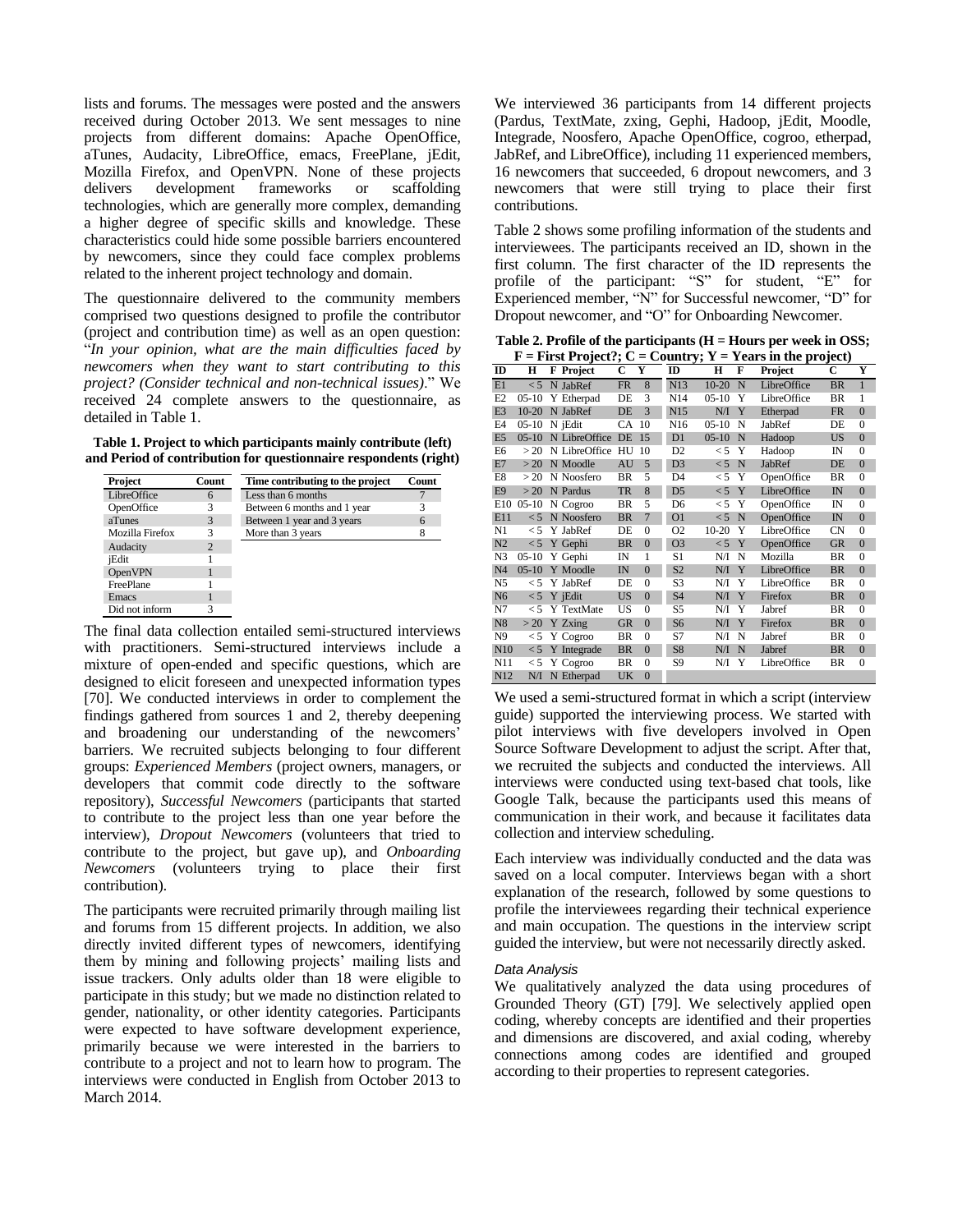We split our analysis into two steps. The first (preliminary) step consisted of analyzing the data obtained from the students' feedback and the open questions sent to communities. In the second step, the codes and categories found in the preliminary study were used as seeds for the interview coding. During open coding, we assigned codes to sentences, paragraphs, or revisions. This procedure overlapped the axial coding, in which we identified connections between categories. We executed open and axial coding several times to refine the emerging codes and categories.

In the first step, open coding was conducted in parallel by three researchers. Each researcher independently quoted and coded the documents. After coding, the researchers discussed the quotes and codes until they came to a consensus for the entire document set. This was done to mitigate the bias caused by a single researcher and to reach a common understanding about the nomenclature and criteria. After the discussion, we began axial coding iterations, followed by discussions and changes in codes and categories. The result of this study was a Preliminary Qualitative Model of the barriers faced by newcomers to OSS.

For the second step, we analyzed the data obtained from the interviews. The analysis process was similar to the one applied in the first step, however, we used the codes and categories identified in the first step as seeds to the open coding. This time, a single researcher conducted open and axial coding and discussed with the other two the doubts and proposed new or merged categories.

After obtaining the model from the interview analysis, we iteratively reanalyzed the models obtained from all studies, relying on their respective data. The goal of this reanalysis was to combine the findings to create a single model accommodating all the barriers evidenced. Once again, we merged some barriers and reorganized the categories.

In the next section, we present our model. As our focus is on social barriers, we will only discuss the 13 barriers related to the relationship between newcomers and established open collaboration community.

## **RESULTING BARRIERS MODEL**

The resulting model [\(Figure 2\)](#page-6-0) aggregates all the barriers evidenced in the intermediate models. It comprises 58 barriers, organized in 6 categories and in several subcategories. In the following subsections, we focus on the 13 social barriers, supported by empirical evidence and related to the open collaboration communities literature.

Whenever we introduce a social barrier, we present the amount of times (different documents) that the barrier was

identified per data source. The numbers represent, in order: number of studies from the SLR that evidenced the barrier (out of 21); number of students that reported the barrier in their feedback (out of 9); number of mentions in the open questions (out of 24); and number of interviewees that reported the barrier (out of 36). We also provided the number of projects in which the barriers were evidenced, considering only the data from practitioners.

## **Reception Issues**

We identified four barriers related to reception issues, as presented in [Table 3.](#page-5-0) This table presents the sources in which the barrier was evidenced and the number of times it was reported per source and per profile. Reception issues were evidenced in all sources, and were reported by both newcomers and experienced members.

Not receiving an answer (5-1-0-1, 1 project) was found to be a problem. During the feedback sessions, students reported that their forum post was never answered and they ended up working on an incorrect issue: "*They never answered our forum post. We spent a lot of effort in something that was already being done…*" [S5] In the interviews, an experienced member highlighted: "*In my opinion, the first [barrier] is not getting any reply*" [E1].

We also identified studies focusing on the reception barrier in our SLR [50, 73, 77, 78]. Analyzing the Freenet project, von Krogh et al. [50] found that "… *only 29 (10.5%) participants did not receive any reply to their initial posting and subsequently did not appear on the developer list again.*" Singh [73] reported a similar behavior: "*non returning newcomers can be attributed to not receiving a response…*"

CSCW research similarly studies this particular barrier, and the results reported are in accordance to those in the OSS literature and evidenced in our qualitative analysis. Joyce and Kraut [41] analyzed newcomers' posts to Usenet and found that newcomers who got a reply to their first posts were 12% more likely to post to the community again. Analyzing newcomers to Slashdot, Lampe and Johnston [52] evidenced similar results.

Compounding the lack of answers, we also found delayed answers (2-1-0-3, 3 projects) to be a contribution barrier affecting newcomers' motivation: "*[a problem was] a huge delay to receive an answer. It was necessary to send more than one email to receive an answer after a week. Demotivating. I was about to give up*" [S6] It also bothered a newcomer to the Zxing project: *"The biggest 'bottleneck' would have probably been the slow pace in communication… if you have a deadline a few days every now and then it can be quite bothersome"* [N8].

**Table 3. Evidences of Reception Issues per Source**

<span id="page-5-0"></span>

|                                                         | Literature  | <b>Students</b><br>Feedback |                       | <b>Open Question</b>   |                      | <b>Interviews</b> |                  |                    |
|---------------------------------------------------------|-------------|-----------------------------|-----------------------|------------------------|----------------------|-------------------|------------------|--------------------|
| <b>Barriers</b>                                         |             |                             | Less than<br>6 months | 6 months to<br>3 vears | More than<br>3 years | <b>Dropouts</b>   | <b>Newcomers</b> | <b>Experienced</b> |
| Not receiving an answer                                 |             | $\bullet$ (1                |                       |                        |                      |                   |                  | $\cdot$ (1)        |
| Delayed answers                                         |             | $\cdot$ C                   |                       |                        |                      |                   |                  | $\cdot$ (2)        |
| Impolite answers                                        | $\cdot$ (2) | $\cdot$ (1)                 |                       |                        |                      |                   | $\cdot$ (1)      | $\cdot$ (2)        |
| Receiving answers with too advanced/complex<br>contents |             |                             | $\cdot$ (1)           |                        |                      |                   | $\cdot$ (1)      | $\cdot$ (1)        |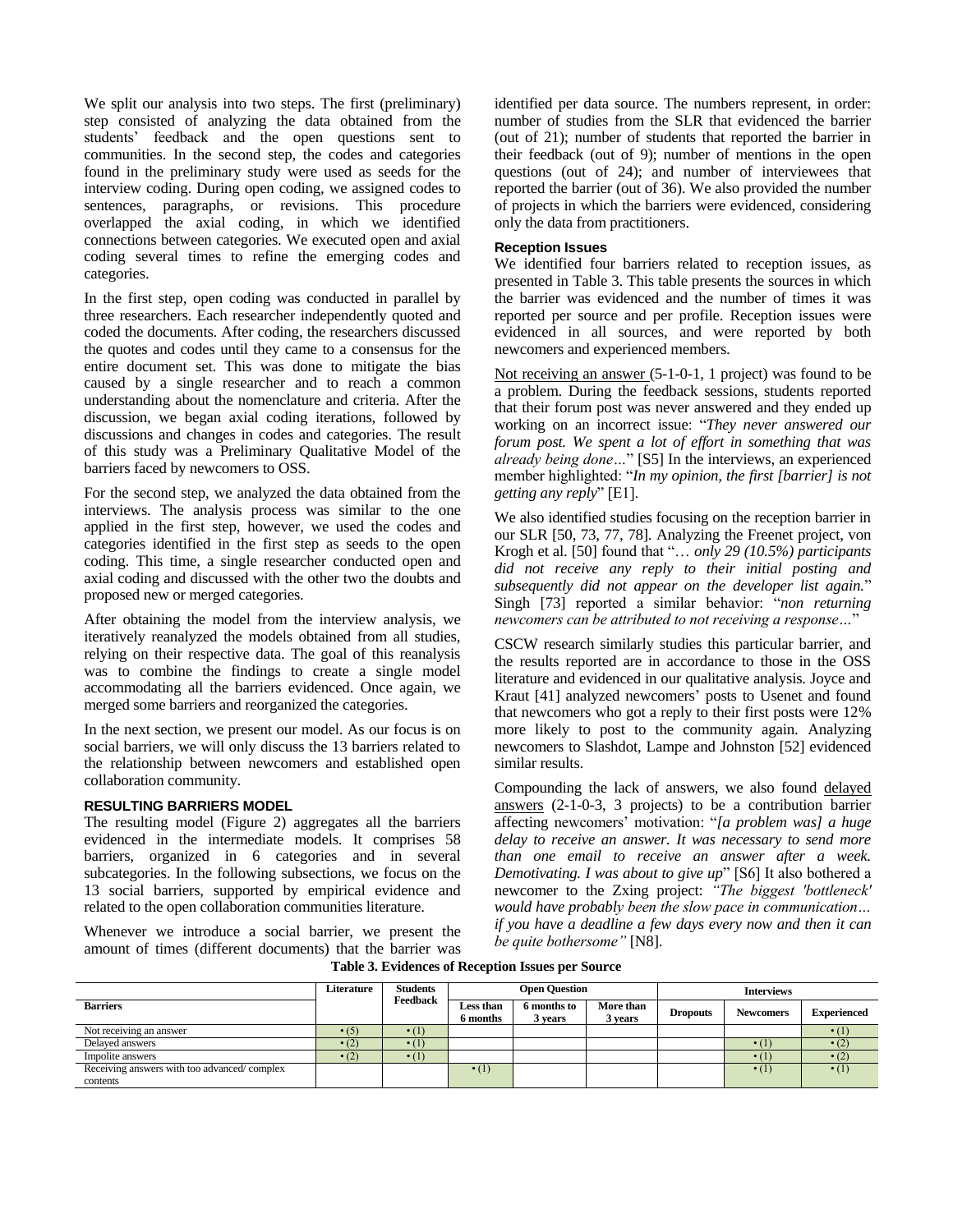

<span id="page-6-0"></span>**Figure 2. Model of barriers for newcomers to OSS**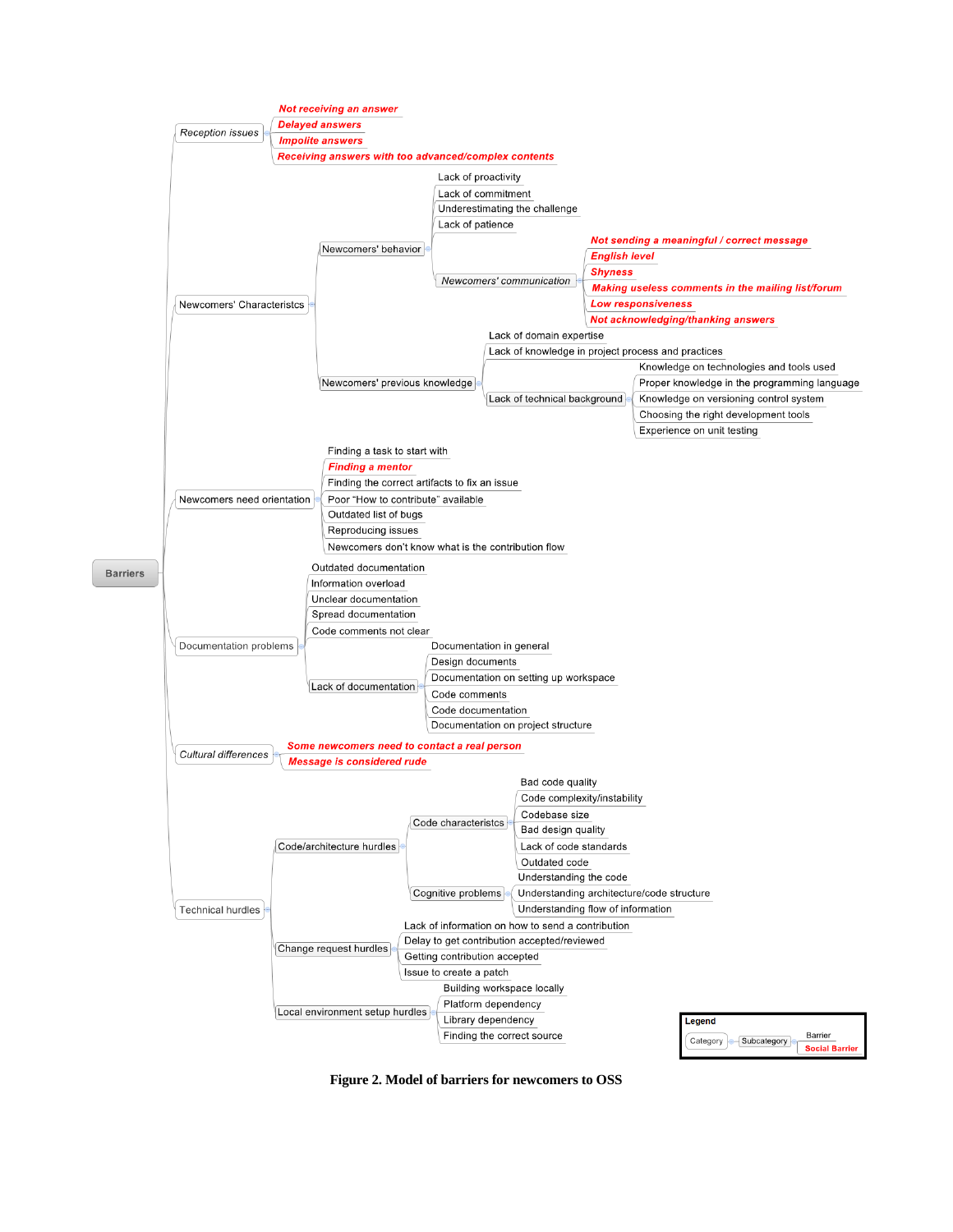In the SLR, we identified evidence of this barrier in two studies [36, 88]. Jensen et al. [36] analyzed the mailing lists of four OSS projects and found that "*None of the newbies who failed to receive a reply within 24 hours of posting their first question were still posting to the mailing lists beyond the study period.*" However, we could not find any specific evidence of delayed or late reply in the complementary CSCW literature analyzed for this study. Additional study may be necessary to verify whether this is an issue in other domains.

Impolite answers (2-1-0-3, 4 projects) also appeared in the students' feedback and in the interviews. For example, an experienced member reported: "*…and of course one more thing is the developers' attitude. Some developers may not be suitable for receiving newcomers, they may get angry pretty quickly and kill the interest of the newcomers. Very few of the newcomers know how to behave against this kind of tough developers*" [E9].

CSCW literature, including the studies related to OSS, confirms this barrier. One of the OSS studies [73] reported that non-returning newcomers can be attributed to receiving a condescending response. In the context of Wikipedia, Farzan and Kraut [20] reported demotivated newcomers due to experienced editors' hostile behavior. Some students complained of reversions and deletions that occurred without proper/polite explanation. Zhu et al. [89], Suh et al. [80], and Halfaker et al. [28] found that negative feedback reduced motivation in Wikipedia. And Suh et al. [80] reported that the excessive number of newcomer reverts evidence the growing resistance from the Wikipedia community to new content, especially from occasional and new editors.

Receiving answers with too advanced/complex contents (0-0- 1-2, 3 projects) was another barrier evidenced in our data obtained from practitioners. In some cases, newcomers receive answers that required in-depth knowledge about the project and technologies. For example, a newcomer reported: "*The reason I didn't find the reply helpful is due to they talk a little bit out of my understanding of the project*" [O2]. Another newcomer reported a similar problem: "*I found it awesome to get a quick and nice reaction, but the suggestions I could do seemed a bit far fetched to give to a beginner*" [N8]. We could not find any literature reporting or supporting this specific finding.

From the analysis of these 4 barriers, we noticed that reception could result in a smaller number of returning newcomers. Open collaboration communities therefore ought to be attentive to newcomer reception. Indeed, welcome messages, assistance, and constructive criticism increase the

retention of newcomers [13]. The literature presented automated strategies that can be used to soften reception issues [21, 27], which were mainly focused on automated answer/feedback to newcomers' contributions. We are not aware of any approach like this in OSS communities, but this strategy's applicability and effectiveness in these settings should be explored and assessed.

### **Newcomers' Communication Behavior**

Newcomers' characteristics may be barriers to project contribution. Newcomers are expected to possess a minimum requirement of previous technical background to perform a development task. In addition, the community also expects newcomers to have certain social skills. We could evidence 6 barriers under this category as presented in [Table 4.](#page-7-0) Notably, only experienced members reported these barriers, whereas the newcomers did not mention their own communication behavior as possible problems.

Three experienced members reported not sending a correct / meaningful message (2-0-0-3, 2 projects) as a barrier. Community members may not answer a message if they do not understand it: "*in general I answer the questions that are well written … some people post things that… I don't know how to answer. So, I wait until someone else makes an attempt and see if the original poster will make a better effort the second time to post something that I can understand*" [E4].

Singh [73] studied this problem in OSS forums. She demonstrated that the community responds better to informative subject lines, comprehensible posts, and correct messages, which is also studied in other CSCW domains. Burke et al. [7], for example, analyzed Usenet communities, finding that self-introductions can double the odds of receiving answers. Arguello et al. [1] also analyzed Q&A history and found that on-topic messages and use of vernacular language increased reply likelihood. Joyce and Kraut [41] also analyzed Usenet communities and reported that newcomers were more likely to receive a response if they asked a question or wrote a longer post.

A more specific and related barrier regards English level (0- 0-0-4, 3 projects). English is adopted in most OSS projects. After reporting problems with incorrect messages, E4 amended: *"for some people it is due to English as a second language, I understand that but still..."* Other participant reinforced this issue: "*Having a decent English is needed*" [E1]. It is difficult to address this issue, but providing guidelines or asking for clarification may help. For larger communities, matching a newcomer to a member that speaks the same language might be helpful.

<span id="page-7-0"></span>

|                                             |             | <b>Students</b><br>Feedback |                       | <b>Open Question</b>   |                      | <b>Interviews</b> |                  |                    |
|---------------------------------------------|-------------|-----------------------------|-----------------------|------------------------|----------------------|-------------------|------------------|--------------------|
| <b>Barriers</b>                             | Literature  |                             | Less than 6<br>months | 6 months to<br>3 years | More than 3<br>vears | <b>Dropouts</b>   | <b>Newcomers</b> | <b>Experienced</b> |
| Not sending a meaningful/correct message    | $\cdot$ (2) |                             |                       |                        |                      |                   |                  | $\cdot$ (3)        |
| English level                               |             |                             |                       |                        |                      |                   |                  | $\cdot$ (4)        |
| <b>Shyness</b>                              |             |                             |                       |                        |                      |                   |                  | $\cdot$ (2)        |
| Making useless comments in the mailing      |             |                             |                       |                        |                      |                   |                  |                    |
| list/forum                                  |             |                             |                       |                        |                      |                   |                  | $\cdot$ (1)        |
| Low responsiveness                          |             |                             |                       |                        |                      |                   |                  | $\cdot$ (1)        |
| Not acknowledging/thanking answers received |             |                             |                       |                        |                      |                   |                  | $\cdot$ (1)        |

**Table 4. Evidences of Newcomers' Communication Behavior per Source**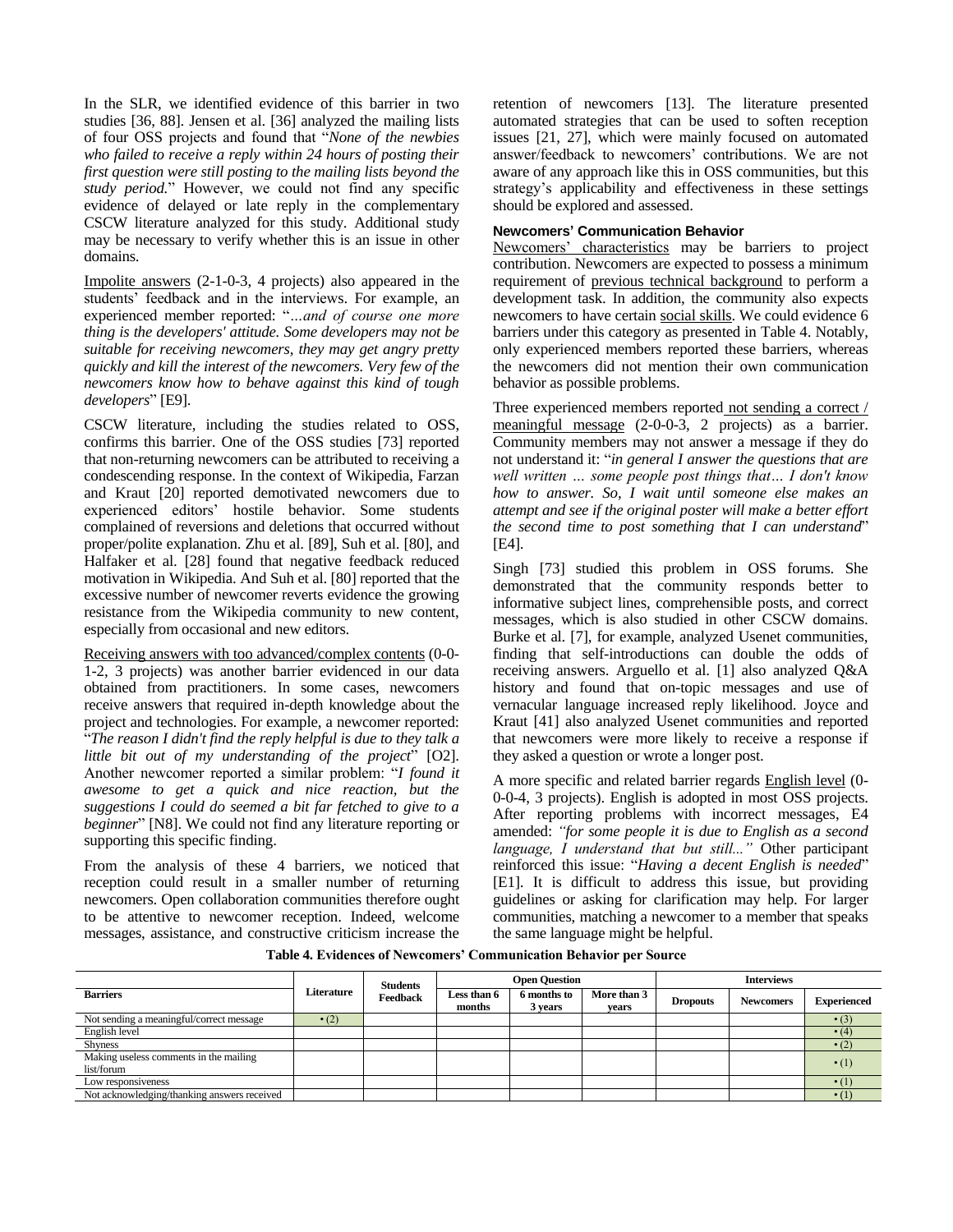Shyness (0-0-0-2, 2 projects) was also reported as a problem. An experienced member reported that once he gave up contributing because he was shy to ask the community: "*I was trying to solve a bug… by myself. I was kind of shy to ask for help"* [E11]*.* Preece et al. [62] analyzed the MSN bulletin board and found that 28.3% of the lurkers gave shyness as a reason for not posting. A possible approach to deal with this issue would be "breaking the ice." As soon as newcomers subscribe, a member could approach them; automatic greetings could also be used.

For this category of barriers, we found that CSCW literature mainly studies and provides evidence on how, in order to be well received, newcomers should behave when sending their first messages. The evidence found relies on studies conducted with historical data of Q&A communities. For the other barriers, we could not find any evidence in the literature.

#### **Finding a mentor**

In accordance with Dagenais et al.'s [15] work on software projects, we found that newcomers often face unfamiliar and rugged landscapes when starting to contribute to an OSS project. Consequently, they need proper orientation to find their way into the project and to contribute correctly.

Finding a mentor (3-3-2-5, 7 projects) was identified as a social barrier for newcomers to OSS. This was evidenced in all the sources we examined, and was reported both by newcomers and experienced members, as presented in [Figure](#page-6-0)  [2.](#page-6-0) One newcomer gave up because of the difficulty of finding a mentor: *"… basically, see, I was not active contributor at that time ... if some meaningful direction could be provided then I would have started. This direction I didn't get … someone with my profile ... who want to do some stuff with open source project probably some basic handholding would have helped.*" [D2]

Ease in locating an expert or a mentor was also evidenced in the systematic review. Cubranic et al. [14] reported, "*It can be di*ffi*cult for newcomers to join such groups [OSS projects] because it is hard to obtain e*ff*ective mentoring.*" To alleviate this problem, Canfora et al. [9] proposed a tool that recommends mentors to newcomers. They evaluated the tool by surveying project members, finding that mentoring is important to newcomers. There are also some mentorshiprelated studies in open collaboration communities. For instance, Musicant et al. [56] qualitatively analyzed data from Wikipedia's program Adopt-a-user and found that several key mentor functions are missing or not consistently fulfilled. Most adopters focus on establishing their legitimacy rather than proactively guiding, protecting, and supporting the long-term growth of adoptees. Choi et al. [13] analyzed Wikipedia socialization tactics and found that they rarely assign new members a mentor or provide clear guidance about how to behave in a project.

We observed that newcomers look for mentorship when placing their first contributions. However, as reported by Musicant et al. [56], the goal of experienced members seems to be self-promotion rather than coaching and supporting. Discovering what motivates experienced members to properly mentor newcomers is therefore likely a fruitful future research area.

## **Cultural Differences**

Differences related to individuals' cultural backgrounds are a known problem in distributed software development [75], including OSS development [32]. Cultural differences exist in open collaboration; volunteers have diverse national, organizational, and professional backgrounds, resulting in different values, perceptions, and work behaviors. According to Herbsleb and Moitra [31], this can lead to serious misunderstandings and conflicts. In our study, barriers from this category appeared only during the interviews, as reported by two experienced members and one newcomer.

Some newcomers may consider a message rude (0-0-0-2, 2 projects) due to cultural interpretation: *"All the community is very nice. Of course, there are some 'German' guys. One time, a guy was rude with me, but, you know, we Brazilians are not used to the 'German way to talk directly'"* [N13]. In the OSS scenario, projects rely only on textual communication and often involve people who do not want to spend time writing careful messages. In addition, there are strong egos involved.

Another kind of barrier evidenced concerns for the need of a personal contact (0-0-0-2, 2 projects) to create a bridge, or a stronger connection, to the project. One experienced member reported the specific case of his compatriots: "*…people behave more emotionally in our country, I mean, newcomers need some special attention. Maybe since we are Mediterranean people, I don't know, but I think this is not the case in many projects in the world."* [E9]. An experienced member from another project also reports the same issue in a more general context: "*Although it may be a cultural aspect of open source that people prefer to make initial contact with a real person, so I don't have a problem with that*" [E7].

Although the literature underscores cultural differences among participants as an important aspect [38, 46, 58, 61], the systematic review conducted by Steinmacher et al. showed that few studies investigated or dealt with cultural issues in distributed software development [75]. This category of barriers could be another fruitful research topic.

## **DISCUSSION**

For purposes of clarity, we present most of our results discussion alongside each of the barriers in the previous section. In this section, we highlight some of the findings and present some higher-level discussion.

In general, this study discovered empirical evidence of the barriers faced by newcomers to OSS projects when placing their first contribution. This empirical evidence is important as many studies are motivated by or deal with anecdotal evidence. This paper brings evidence from reality, which is rarely precisely documented.

The model presented in [Figure 2](#page-6-0) groups social and non-social barriers into six categories, illustrating the high number of technical barriers compared to social barriers. This imbalance can be explained by the characteristics of OSS communities, which demand contributors and tasks with specific technical skills and knowledge requirements.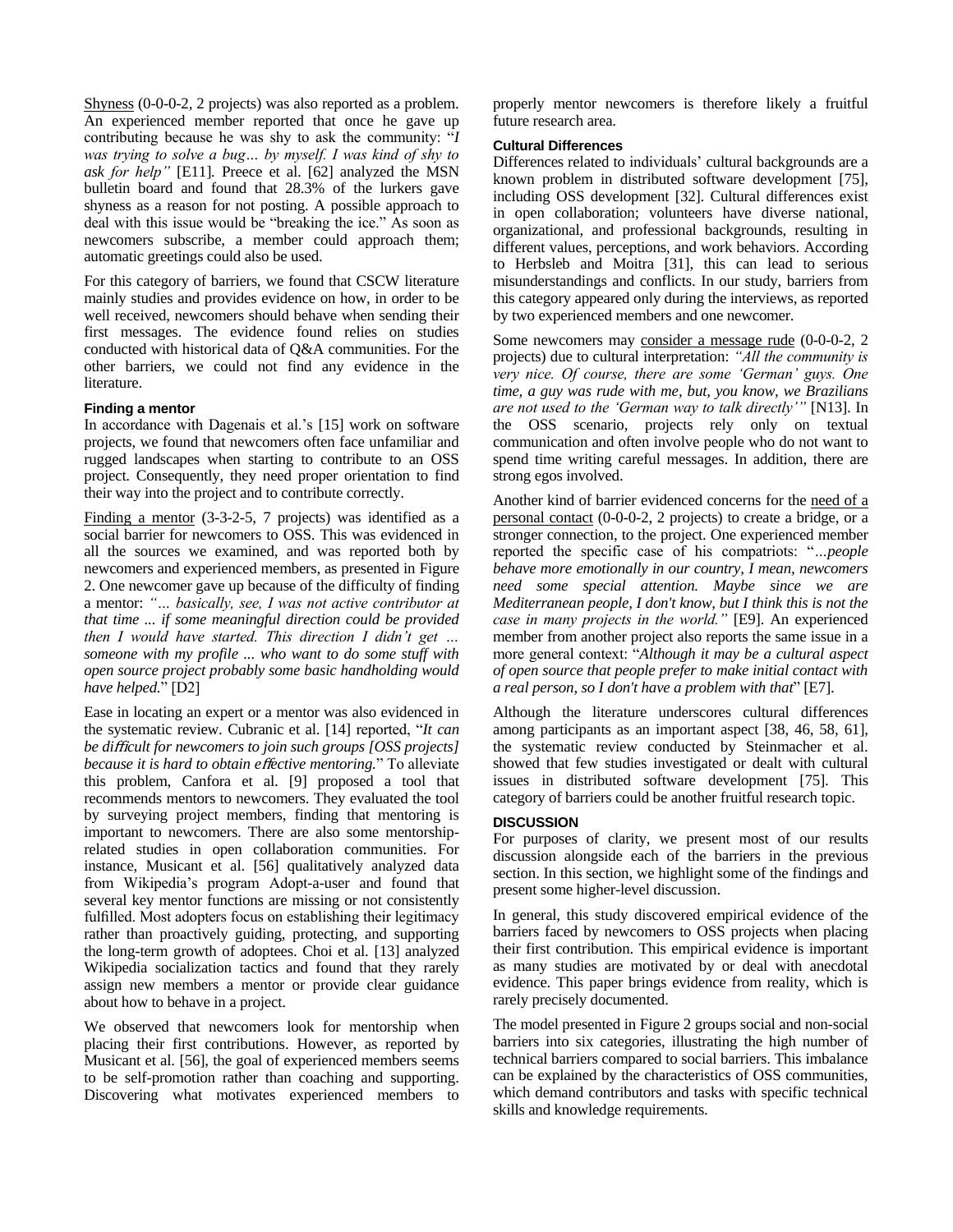In the previous section, we related our findings to those reported in the literature on other open collaboration communities, mainly Wikipedia. We observed that the social barriers identified are fairly similar to those evidenced in other domains. Thus, some of the solutions and mitigation strategies used in those contexts could be tried on OSS communities and vice versa.

Some barriers are well reported and analyzed by the literature; the most explored barriers are those related to reception issues. For example, not receiving an answer is well evidenced quantitatively in both OSS and Q&A literature, and these results were in line with our results. Receiving impolite answers was also largely studied in the CSCW literature, mainly on the analysis of reverts in Wikipedia. The proposed strategies of automated answers and feedback used in Wikipedia can be adapted and then evaluated in OSS context.

On the other hand, some barriers identified by our study are neglected in the literature. One of them is receiving answers with too advanced/complex contents. We could not identify any study dealing with this barrier. There are opportunities to investigate this kind of barrier in different domains, and provide a deeper understanding of this issue.

The barriers related to newcomers' communication behavior are also under-studied. These barriers were evidenced by the community members' perspective, which is rarely investigated. Sometimes, the newcomers themselves are creating the barriers when they post useless comments or do not acknowledge an answer, which heightens the need to better understand what the community expects from the newcomers, and how these expectations affect or impact the newcomers' reception issues.

Cultural differences also deserve to be highlighted here. There are some possibilities related to this barrier that can be followed up in different CSCW domains. For example, how do collaborators observe cultural differences? Do they consider such differences when dealing with their peers? Do these barriers cause issues related to trust, misunderstandings, etc.?

In general, having substantiated and characterized the barriers faced by newcomers in a particular domain, we believe that the CSCW community can benefit from our research. Future research ought to focus on searching for commonalities and differences among barriers faced in different domains in order to build models and theories about joining processes in open collaboration communities.

OSS researchers can benefit from these results by using them to conceive strategies for newcomer support. By including the context of the CSCW and related research literature, we provide a starting point to conceive such support. To achieve this, it would be necessary to put more effort on specific research topics, such as understanding (and creating ways to measure) the influence of the barriers in newcomers' experience, identifying and creating different strategies to lower each barrier, and proposing metrics to grade the support offered for each barrier.

OSS practitioners can take advantage of adapting the existing strategies used in other domains to design their own toolbased support. Assuming that, as stated by Dagenais et al. [15], "newcomers are explorers who must orient themselves within an unfamiliar landscape," the model of barriers can be used by open collaboration communities to place the proper signs and maps to help newcomers orient themselves, and alert them about the obstacles that they might face.

## **Are the barriers always a problem?**

Although we considered the barriers as a negative aspect of onboarding, some barriers can be used as filters. Findings from some studies [18, 27] revealed some of these entry barriers led to improved contributions in the future. Moreover, research conducted in the OSS domain demonstrated that socialization barriers are useful for maintaining community integration and the quality of the community's product.

Since our focus was on newcomers placing their first contribution, regardless of their intention to become a community member, we were not concerned about overall socialization issues or future contributions, thus distinguishing our study from the existing literature. However, a clear direction for future work is to explore how the communities perceive these barriers and how they impact the quality of contributions from newcomers.

#### **Are newcomers good?**

Even knowing that a continual influx of newcomers is often related to the OSS project success [3, 11, 63, 74], there are some downsides. These negative aspects revolve around the two main premises that underlie the Brooks' Law: productivity (the *ramp up* problem) and communication/ coordination overhead [5].

In the context of this research, we do not consider the *ramp up* to reach high productivity as a threat. We understand that most newcomers do not want to become core developers. Regarding coordination overhead, we believe that by providing the right support to newcomers this overhead can be reduced. Besides, Eric Raymond, in his well-known paper "The Cathedral and Bazaar" [64], claims that the effects of Brooks' Law regarding communication/coordination overhead does not apply as the more peripheral developers work on *separable parallel subtasks and interact with each other very little.* Therefore, coordination overhead has its effects mainly within the core group [10, 39, 45, 69].

#### **LIMITATIONS**

Although we analyzed data from a variety of sources and from different projects, we likely did not discover all possible barriers or provide full explanations of the barriers. We are aware that each project has its singularities and that the OSS universe is huge, meaning the level of support and the barriers can differ according to the project or the ecosystem. Our strategy to consider different projects and different developer profiles aimed to alleviate this issue, identifying recurrent mentions of barriers from multiple perspectives.

Another threat to the results' validity is the data classifications' subjectivity. We used Grounded Theory procedures to mitigate this threat, given that Grounded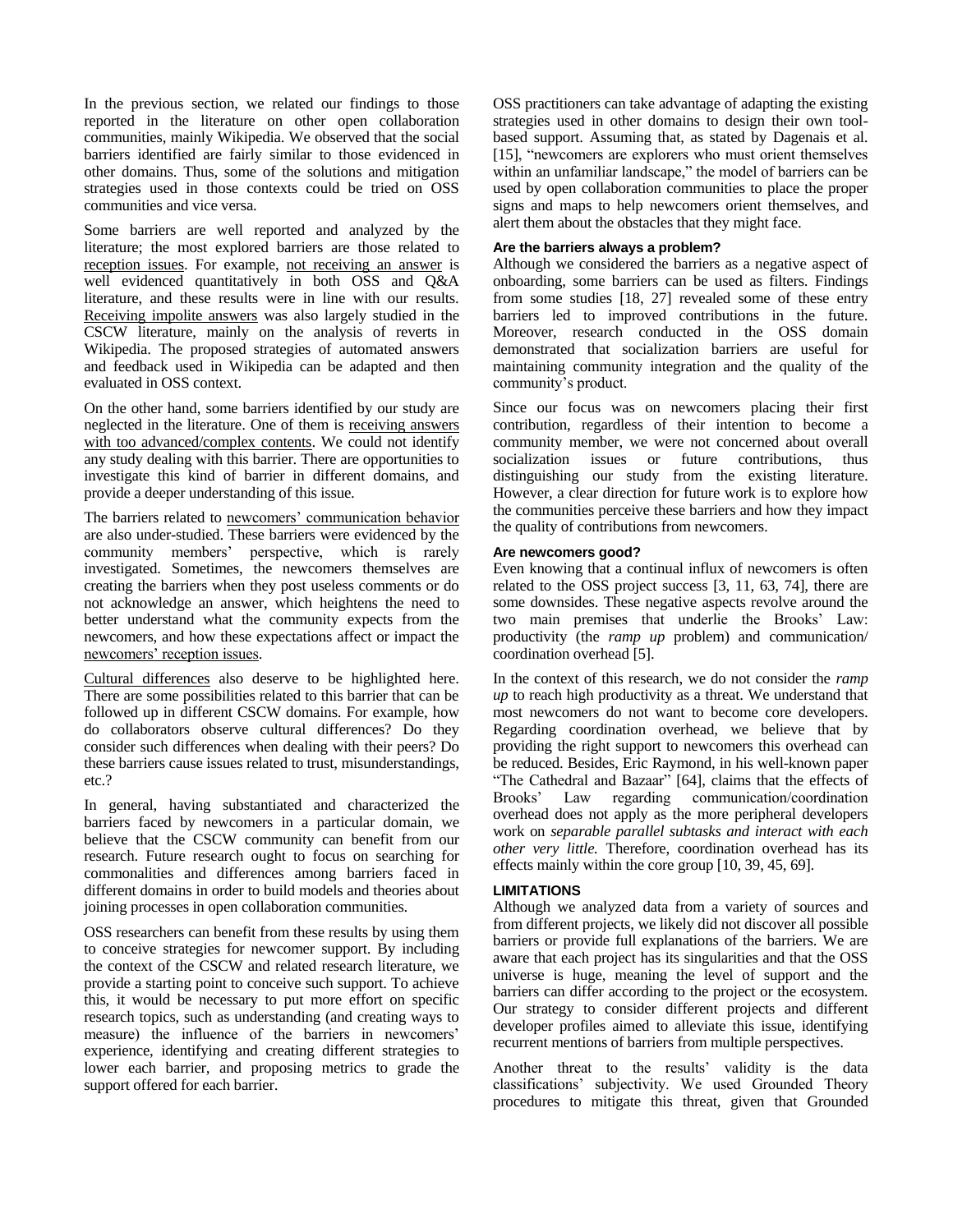Theory requires the entire analysis to be grounded in the data collected. Additionally, we discussed the analysis process along with two other researchers to encourage a better validation of the interpretations through mutual agreement.

During interviews, experienced members were asked to answer questions regarding barriers faced by newcomers when they were seeking to place their first contribution, but due to memory effects they may have referred to the whole joining process. To avoid this kind of situation, we reinforced the focus of the research and verified some answers.

Since we sent open invitations to a mailing list, sampling bias affects our interviewees and open question respondents, namely self-selection bias and social desirability bias. However, we tried to counteract this effect by seeking out different sources and analyzing the answers in context to identify specifics.

#### **CONCLUSION**

Numerous communities are maintained by volunteers, who can easily drop out [8]. Explicit effort is necessary to mitigate obstacles and problems in these communities [83]. In this study, we identified, organized, and discussed social barriers that hinder newcomers' first contribution to OSS projects. The barriers emerged from a literature review on OSS newcomers, as well as from interviews conducted with, and questionnaires answered by, developers in different stages of the OSS community joining process. This study differs from the existing literature by focusing on the barriers newcomers face when trying to place their first contribution to a project, rather than focusing on the entire joining process. Additionally, our study followed a qualitative approach based on practitioner feedback. The qualitative view complements the existing dominant quantitative-based research on newcomers' joining process [27, 28, 36, 84, 88, 89].

This study's results provides insights for communities that want to smooth newcomer onboarding and lays a foundation for building better onboarding support tools. In addition, researchers can use the model to plan further qualitative and quantitative studies to investigate specific barriers, their interplay, and their in-practice implications. In particular, some barriers, such as cultural differences, receiving answers with too advanced/complex contents, and newcomers' shyness, were evidenced by the practitioners, but not found in the systematic literature review. These barriers certainly warrant further investigations.

Identifying and understanding the initial barriers was a first step towards better orienting newcomers' first steps. OSS projects can benefit from additional contributions if they offer the right support to newcomers who are trying to contribute to the project for the first time. A smooth first contribution may increase the total number of successful contributions made by single contributors and, hopefully, the number of long-term contributors.

#### **ACKNOWLEDGEMENTS**

The authors would like to thank Fundação Araucária, CNPq (process 477831/2013-3), FAPEAM (processes 062.00146/2012; 062.00600/2014; 062.00578/2014; and 01135/2011), NAPSoL-PRP-USP, NAWEB, and FAPESP for their financial support. Igor Steinmacher received grants from CAPES (BEX 2038-13-7) during the development of this work.

#### **REFERENCES**

- [1] Arguello, J., Butler, B.S., Joyce, E., Kraut, R., Ling, K.S., Rosé, C. and Wang, X. 2006. Talk to Me: Foundations for Successful Individual-group Interactions in Online Communities. *Proceedings of the SIGCHI Conference on Human Factors in Computing Systems* (Montréal, Québec, Canada, 2006), 959-968.
- [2] Beecham, S., Baddoo, N., Hall, T., Robinson, H. and Sharp, H. 2008. Motivation in Software Engineering: A systematic literature review. *Information & Software Technology*. 50, 9-10 (2008), 860– 878.
- [3] Bird, C., Gourley, A., Devanbu, P., Swaminathan, A. and Hsu, G. 2007. Open Borders? Immigration in Open Source Projects. *ICSE Workshops MSR '07. Fourth International Workshop on Mining Software Repositories, 2007* (2007), 6–6.
- [4] Bonaccorsi, A. and Rossi, C. 2004. Altruistic individuals, selfish firms? The structure of motivation in Open Source software. *First Monday*. 9, 1 (2004).
- [5] Brooks, F.P. 1995. *The Mythical Man-Month: Essays on Software Engineering*. Addison-Wesley Professional.
- [6] Bryant, S.L., Forte, A. and Bruckman, A. 2005. Becoming Wikipedian: Transformation of Participation in a Collaborative Online Encyclopedia. *Proceedings of the 2005 International ACM SIGGROUP Conference on Supporting Group Work* (Sanibel Island, Florida, USA, 2005), 1–10.
- [7] Burke, M., Joyce, E., Kim, T., Anand, V. and Kraut, R. 2007. Introductions and Requests: Rhetorical Strategies That Elicit Response in Online Communities. *Communities and Technologies 2007*. C. Steinfield, B. Pentland, M. Ackerman, and N. Contractor, eds. Springer London. 21–39.
- [8] Burke, M., Marlow, C. and Lento, T. 2009. Feed Me: Motivating Newcomer Contribution in Social Network Sites. *Proceedings of the SIGCHI Conference on Human Factors in Computing Systems* (Boston, MA, USA, 2009), 945–954.
- [9] Canfora, G., Di Penta, M., Oliveto, R. and Panichella, S. 2012. Who is Going to Mentor Newcomers in Open Source Projects? *Proceedings of the ACM SIGSOFT 20th International Symposium on the Foundations of Software Engineering* (Cary, North Carolina, 2012), 44:1–44:11.
- [10] Capiluppi, A. and Adams, P. 2009. Reassessing Brooks' Law for the Free Software Community. *Open Source Ecosystems: Diverse Communities Interacting*. Springer Berlin Heidelberg. 274–283.
- [11] Capiluppi, A. and Michlmayr, M. 2007. From the Cathedral to the Bazaar: An Empirical Study of the Lifecycle of Volunteer Community Projects. *Open Source Development, Adoption and Innovation*. J. Feller, B. Fitzgerald, W. Scacchi, and A. Sillitti, eds. Springer Boston. 31–44.
- [12] Chengalur-Smith, I.N., Sidorova, A. and Daniel, S.L. 2010. Sustainability of Free/Libre Open Source Projects: A Longitudinal Study. *Journal of the Association for Information Systems*. 11, 11 (2010).
- [13] Choi, B., Alexander, K., Kraut, R.E. and Levine, J.M. 2010. Socialization Tactics in Wikipedia and Their Effects. *Proceedings of the 2010 ACM Conference on Computer Supported Cooperative Work* (Savannah, Georgia, USA, 2010), 107–116.
- [14] Cubranic, D., Murphy, G.C., Singer, J. and Booth, K.S. 2005. Hipikat: a project memory for software development. *IEEE Transactions on Software Engineering*. 31, 6 (2005), 446–465.
- [15] Dagenais, B., Ossher, H., Bellamy, R.K.E., Robillard, M.P. and Vries, J.P. de 2010. Moving into a new software project landscape. *32nd International Conference on Software Engineering* (2010), 275–284.
- [16] David, P.A. and Shapiro, J.S. 2008. Community-based production of open-source software: What do we know about the developers who participate? *Information Economics and Policy*. 20, 4 (2008), 364–398.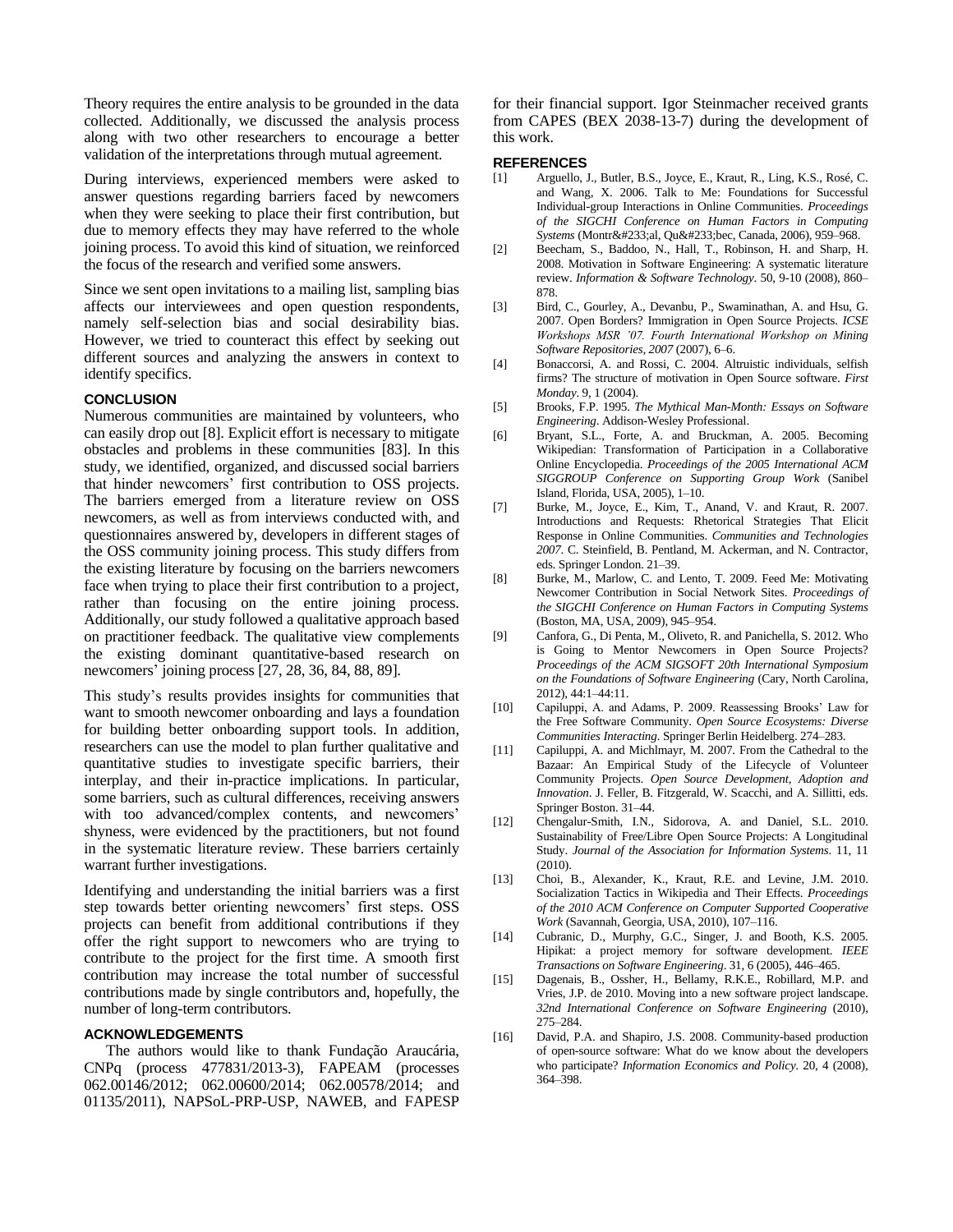- [17] Dittrich, Y., John, M., Singer, J. and Tessem, B. 2007. Editorial: For the Special Issue on Qualitative Software Engineering Research. *Inf. Softw. Technol.* 49, 6 (Jun. 2007), 531–539.
- [18] Ducheneaut, N. 2005. Socialization in an Open Source Software Community: A Socio-Technical Analysis. *Computer Supported Cooperative Work (CSCW)*. 14, 4 (2005), 323–368.
- [19] Fang, Y. and Neufeld, D. 2009. Understanding Sustained Participation in Open Source Software Projects. *J. Manage. Inf. Syst.* 25, 4 (Apr. 2009), 9–50.
- [20] Farzan, R. and Kraut, R.E. 2013. Wikipedia Classroom Experiment: Bidirectional Benefits of Students' Engagement in Online Production Communities. *Proceedings of the SIGCHI Conference on Human Factors in Computing Systems* (Paris, France, 2013), 783–792.
- [21] Faulkner, R., Walling, S. and Pinchuk, M. 2012. Etiquette in Wikipedia: Weening New Editors into Productive Ones. *Proceedings of the Eighth Annual International Symposium on Wikis and Open Collaboration* (Linz, Austria, 2012), 5:1–5:4.
- [22] Fogel, K. 2013. *Producing Open Source Software: How to Run a Successful Free Software Project*. O'Reilly Media.
- [23] Forte, A. and Lampe, C. 2013. Defining, Understanding, and Supporting Open Collaboration: Lessons From the Literature. *American Behavioral Scientist*. 57, 5 (2013), 535–547.
- [24] Franca, A.C.C., Gouveia, T.B., Santos, P.C.F., Santana, C.A. and Silva, F.Q.B. da 2011. Motivation in software engineering: A systematic review update. *Evaluation Assessment in Software Engineering (EASE 2011), 15th Annual Conference on* (Apr. 2011), 154–163.
- [25] França, A.C.C., Silva, F.Q.B. da, L. C. Felix, A. de and Carneiro, D.E.S. 2014. Motivation in software engineering industrial practice: A cross-case analysis of two software organisations. *Information & Software Technology*. 56, 1 (2014), 79–101.
- [26] Fugelstad, P., Dwyer, P., Filson Moses, J., Kim, J., Mannino, C.A., Terveen, L. and Snyder, M. 2012. What Makes Users Rate (Share, Tag, Edit...)?: Predicting Patterns of Participation in Online Communities. *Proceedings of the ACM 2012 Conference on Computer Supported Cooperative Work* (Seattle, Washington, USA, 2012), 969–978.
- [27] Halfaker, A., Geiger, R.S., Morgan, J. and Riedl, J. 2013. The Rise and Decline of an Open Collaboration System: How Wikipedia's reaction to sudden popularity is causing its decline. *American Behavioral Scientist*. 57, (2013).
- [28] Halfaker, A., Kittur, A. and Riedl, J. 2011. Don't Bite the Newbies: How Reverts Affect the Quantity and Quality of Wikipedia Work. *7th Intl. Symposium on Wikis and Open Collaboration* (2011), 163– 172.
- [29] Hannebauer, C., Book, M. and Gruhn, V. 2014. An Exploratory Study of Contribution Barriers Experienced by Newcomers to Open Source Software Projects. *Proceedings of the 1st International Workshop on CrowdSourcing in Software Engineering* (Hyderabad, India, 2014), 11–14.
- [30] Hars, A. and Ou, S. 2001. Working for free? Motivations of participating in open source projects. *34th Annual Hawaii Intl. Conference on System Sciences* (2001), 9 pp.
- [31] Herbsleb, J.D. and Moitra, D. 2001. Global software development. *Software, IEEE*. 18, 2 (Mar. 2001), 16–20.
- [32] Herraiz, I., Robles, G., Amor, J.J., Romera, T., Barahona, J.M.G. and Carlos, J. 2006. The processes of joining in global distributed software projects. *2006 International Workshop on Global Software Development for the Practitioners* (2006), 27–33.
- [33] Hertel, G., Niedner, S. and Herrmann, S. 2003. Motivation of software developers in Open Source projects: an Internet-based survey of contributors to the Linux kernel. *Research Policy*. 32, 7 (2003), 1159–1177.
- [34] Hsieh, G., Hou, Y., Chen, I. and Truong, K.N. 2013. Welcome!": Social and Psychological Predictors of Volunteer Socializers in Online Communities. *Proceedings of the 2013 Conference on Computer Supported Cooperative Work* (San Antonio, Texas, USA, 2013), 827–838.
- [35] Jalali, S. and Wohlin, C. 2012. Systematic Literature Studies: Database Searches vs. Backward Snowballing. *Proceedings of the*

*ACM-IEEE International Symposium on Empirical Software Engineering and Measurement* (Lund, Sweden, 2012), 29–38.

- [36] Jensen, C., King, S. and Kuechler, V. 2011. Joining Free/Open Source Software Communities: An Analysis of Newbies' First Interactions on Project Mailing Lists. *System Sciences (HICSS), 2011 44th Hawaii International Conference on* (2011), 1–10.
- [37] Jergensen, C., Sarma, A. and Wagstrom, P. 2011. The Onion Patch: Migration in Open Source Ecosystems. *19th ACM SIGSOFT Symposium and the 13th European Conf. on Foundations of Software Engineering* (2011), 70–80.
- [38] Ji, Y.G., Hwangbo, H., Yi, J.S., Rau, P.L.P., Fang, X. and Ling, C. 2010. The Influence of Cultural Differences on the Use of Social Network Services and the Formation of Social Capital. *International Journal of Human-Computer Interaction*. 26, 11-12 (2010), 1100– 1121.
- [39] Johnson, J.P. 2001. Economics of Open Source Software. *Unpublished paper*. (May. 2001).
- [40] Jørgensen, N. 2007. Developer autonomy in the FreeBSD open source project. *Journal of Management & Governance*. 11, 2 (2007), 119–128.
- [41] Joyce, E. and Kraut, R.E. 2006. Predicting Continued Participation In Newsgroups. *Journal of Computer-Mediated Communication*. 11, (2006), 2006.
- [42] Ke, W. and Zhang, P. 2010. The Effects of Extrinsic Motivations and Satisfaction in Open Source Software Development. *J. AIS*. 11, 12 (2010).
- [43] Kitchenham, B. and Brereton, P. 2013. A systematic review of systematic review process research in software engineering. *Information and Software Technology*. 55, 12 (Dec. 2013), 2049– 2075.
- [44] Kitchenham, B. and Charters, S. 2007. *Guidelines for performing Systematic Literature Reviews in Software Engineering*. Technical Report #EBSE 2007-001. Keele University and Durham University.
- [45] Koch, S. 2004. Profiling an Open Source Project Ecology and Its Programmers. *Electronic Markets*. 14, 2 (2004), 77–88.
- [46] Koh, J., Kim, Y.-G., Butler, B. and Bock, G.-W. 2007. Encouraging Participation in Virtual Communities. *Commun. ACM*. 50, 2 (Feb. 2007), 68–73.
- [47] Kraut, R.E., Burke, M., Riedl, J. and Resnick, P. 2012. The Challenges of Dealing with Newcomers. MIT Press. 179–230.
- [48] Krogh, G. von, Haefliger, S., Spaeth, S. and Wallin, M.W. 2012. Carrots and Rainbows: Motivation and Social Practice in Open Source Software Development. *MIS Quarterly*. 36, 2 (2012), 649– 676.
- [49] Krogh, G. von, Spaeth, S. and Lakhani, K.R. 2003. Community, joining, and specialization in open source software innovation: A case study. *Research Policy*. 32, 7 (2003), 1217–1241.
- [50] Von Krogh, G., Spaeth, S. and Lakhani, K.R. 2003. Community, joining, and specialization in open source software innovation: A case study. *Research Policy*. 32, 7 (2003), 1217–1241.
- [51] Lakhani, K.R. and Wolf, R.G. 2005. Why Hackers Do What They Do: Understanding Motivation and Effort in Free/Open Source Software Projects. *Perspectives on Free and Open Source Software*. MIT Press.
- [52] Lampe, C. and Johnston, E. 2005. Follow the (Slash) Dot: Effects of Feedback on New Members in an Online Community. *Proceedings of the 2005 International ACM SIGGROUP Conference on Supporting Group Work* (Sanibel Island, Florida, USA, 2005), 11– 20.
- [53] Maalej, W., Happel, H.-J. and Rashid, A. 2009. When users become collaborators: towards continuous and context-aware user input. *Proceeding of the 24th ACM SIGPLAN conference companion on Object oriented programming systems languages and applications* (Orlando, Florida, USA, 2009), 981–990.
- [54] Marlow, J., Dabbish, L. and Herbsleb, J. 2013. Impression Formation in Online Peer Production: Activity Traces and Personal Profiles in Github. *Proceedings of the 2013 Conference on Computer Supported Cooperative Work* (San Antonio, Texas, USA, 2013), 117–128.
- [55] Meirelles, P., Santos, C., Miranda, J., Kon, F., Terceiro, A. and Chavez, C. 2010. A study of the relationships between source code